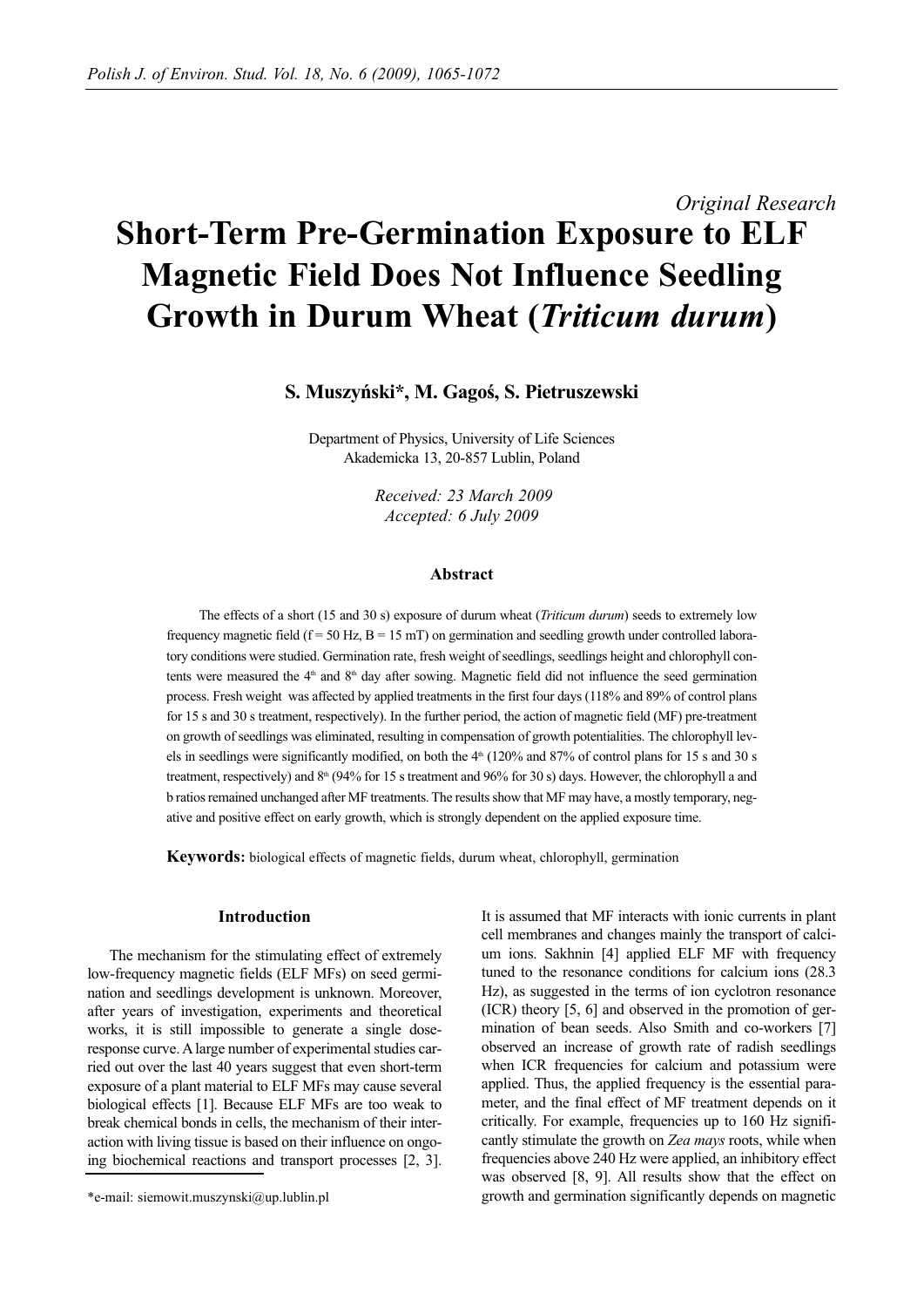flux densities, frequencies, plant material and treatment duration. Detailed reviews of other observed effects of MF on plant growth and the physical mechanisms proposed as explanations of the observed phenomena can be found in [10] and [11].

Numerous studies indicate the existence of plant response to short-time MF exposures. Single 20 minutelong exposure to constant MF (250 mT) also significantly increased germination rate and germination percentage of rice [12]. Martinez et al. [13] exposed germinating barley seeds to MF of 125 mT for different exposure periods reported increases in shoot length and weight. De Souza and co-workers [14] reported a positive effect of MF pretreatments of tomato seeds on root length, fresh and dry root weight, stem length, fresh and dry weight. Moreover, pre-treated seeds produced plants with significantly more fruits with greater fruit weight. Even 2.2 sec exposure to static 2.9-4.6 mT MF increased chlorophyll contents and RNA concentrations in *Paulownia* node cultures [15] and soybean tissue cultures [16], 6.6 seconds-long exposure to 4 mT MF increased the shoot formation rate and fresh weight in regenerated soybean explants [17] and *Paulownia* species [18]. Moon and Chung [19] showed that seeds pre-treated with 60 Hz magnetic field accelerated their germination and the highest germination rates as well as final germination percentages were obtained for the short-time - up to 60s-long exposures.

ELF MF could also reduce or even cancel the negative responses of plants to hostile environmental conditions. Alternating 50 Hz MF pre-treatment reduced the level of biological injuries induced by mutagenic treatments of spring barley seeds with gamma rays or chemomutagens [20] and alleviated the inhibitory effect of heat stress on the growth of cress seedlings [21]. On the other hand, some researchers have noted the negative effects of MF pre-treatments. Seedlings grown from MF pre-treated cucumber seeds were more sensitive to external artificial UV-B radiation, which resulted in a decrease of seedling growth rate and development of pre-treated plants when exposed to UV-B radiation [22]. Short-time exposure (19.8 sec) to MF increased activities of superoxide dismutase and catalase in soybean roots [23].

The aim of the present study was to determine the effects of exposure of dormant seeds to ELF MF on seed germination and seedlings early growth under laboratory conditions. Based on previous works, we considered durum wheat to be a suitable experimental subject for our study [24-26]. Wheat seeds are prone to MF pre-treatment, and the strong influence of MF on many physiological processes of germination is well known [27-31]. Also, the choice of the magnetic field parameters was based on previous experimental results [32].

### **Experimental Procedures**

## Seed Material

Real (or botanical) durum wheat (*Triticum durum* cv. Henika) seeds used in this work were supplied by the University of Life Sciences in Lublin, Poland. Moisture content of the seeds was about 10%. Healthy and uniform seeds were hand-selected, counted and divided to 3 groups (960 seeds in each). Each group was subjected to one of the magnetic pre-treatment.

## Magnetic Fields Treatment

The pre-sowing magnetic treatments were performed with an electromagnet (Fig. 1). Three coils of electromagnet, assembled from  $\varnothing$  = 2.2 mm copper wire, were coiled around one part of the iron core. An adjustable air gap was set in the center of the opposite part of the core. The square base of the gap had a side of 100 mm. The coils were connected in series and the multiple-range switch was used to



Fig. 1. The electromagnet for the application of magnetic fields. Seeds kept in insulation box are placed in the gap of the core. The movable part of the core and the switch changing the number of attached induction coils are used to generate a magnetic field of particular value inside the gap.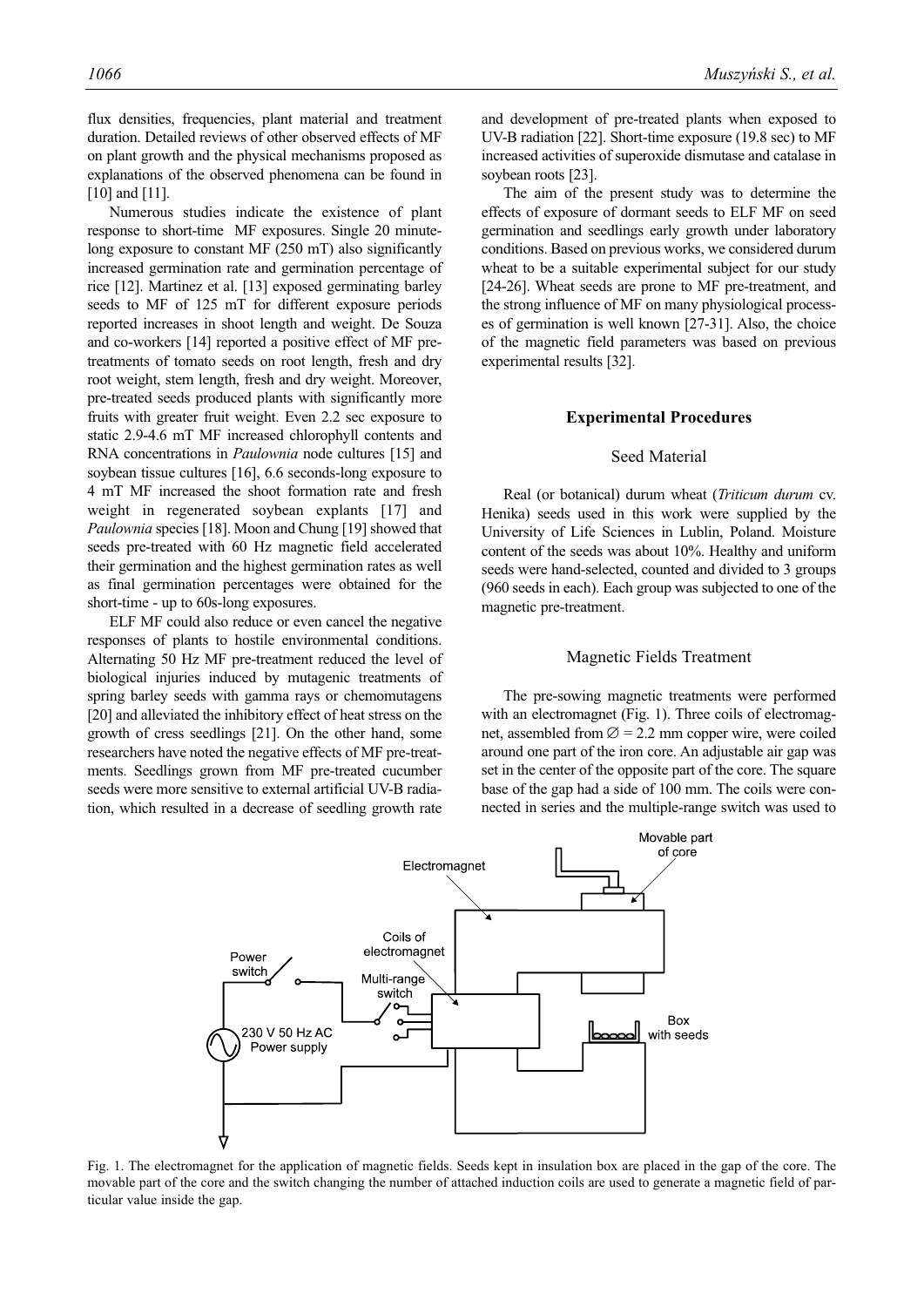introduce subsequent coils to the circuit. The coils were powered with AC 230 V 50 Hz power supply. When the current passed through the coils, a sinusoidal 50 Hz vertical magnetic field was generated in the air gap in the core. MF flux density was adjusted, both by attaching subsequent coils to the electromagnet's circuit and by shifting an upper movable part of the core using a built-in mechanical crank. The field generated in the gap was measured manually by teslameter (Model TH-27, Aspan, Poland) at 20ºC. The relatively large square base of the gap provided a large volume of uniform magnetic field for exposure of the seeds. The vertical field was uniform to better than 5% to a radius of 8 mm along the middle axes of the gap. Other magnetic fields, except geomagnetism, were undetectable. At a fixed field strength seeds kept in plastic tubes ( $d = 80$  mm) were centrally placed in the gap in the uniform-field region.

The following magnetic pre-treatments were provided:

- $D0$  reference (control), seeds not affected by artificial magnetic field;
- D15 seeds exposed to ELF magnetic field ( $B = 15$  mT,  $f = 50$  Hz) for 15 seconds;
- D30 seeds exposed to ELF magnetic field ( $B = 15$  mT,  $f = 50$  Hz) for 30 seconds.

After treatment, seeds were immediately transferred to the incubation room, where the germination and growth tests were performed. In compliance with statistical analysis all tests were done in six replications with 100 seeds per replication for germination test and in three replications with 60 seeds per replication for growth analysis.

It should be emphasized that the magnetic field used in our experiments (15 mT) is several orders of magnitude greater than the magnetic fluxes the agricultural objects could be accidentally exposed to during the production process. However, applied MF is still too weak to cause any perceptible physical plant tissue damage [11].

# Germination Tests

The tests were carried out in accordance with Polish Standard PN-R-65950 [33]. Progress of germination was recorded inside the germination box. Inside the rectangular  $500 \times 600 \times 100$  mm plastic vessel a square  $500 \times 500$  mm Plexiglass plate was seated. At the two sides of the vessel, above the water surface, several openings were made to enable uniform air circulation to the interior space. The vessel was covered with a light-tight Plexiglass lid to obtain complete darkness inside. The vessel was filled with distilled water, without reaching the level of the plate. The surface of the plate was covered with four  $700 \times 500$  mm sheets of filter paper. Filter papers were moistened with distilled water. Along the two sides of the plate, the edges of the filter papers were bent and tucked into the vessel so that all edges of filter papers were immersed in distilled water.

A total of 18 samples (six repetitions for each treatment) of 100 seeds each were placed on filter papers in  $100 \times 100$ mm cells. A completely randomized design for experimental samples was ensured. A constant temperature of 21ºC was assured by placing the germination box inside a ventilated thermal chamber. Temperature readings were taken before each observation, and fluctuations of the mean temperature ranged up to 1°C. The temperature measurements precision was 0.2°C. Seeds were germinated in the dark, except for 5 minutes when they were scored. Prior to counting, the germination box was removed from the chamber. Seeds were examined under diffuse green light provided by a fluorescent lamp (Osram Luminux, 310 lm). Seeds were scored as germinated when the radicle had protruded over 3 mm. Counts were made in two-hour intervals. The germinated seeds were withdrawn as soon as recorded. Seeds were checked for the presence of fungus and rotten seeds were systematically removed. Germination was judged to be complete when no further germination occurred for three successive counts.

The germination dynamics were analyzed with a model based on the Gompertz equation [34]:

$$
y = y_{\text{max}} \exp\left[-\exp\left(\frac{t - t_0}{b}\right)\right] \tag{1}
$$

This equation is physiologically well founded and requires only three parameter estimates: final germination percentage  $y_{max}$  [%], curve inflection point  $t_0$  [h] and a germination rate parameter *b* [1/h]. The Gompertz equation was fitted to the cumulative seed germination data for each replication separately using SigmaPlot 9 (Systat Software Inc.).

# Growth Tests

For growth analyses, the remaining 360 seeds per treatment were used. Each group was divided into 6 samples of 60 seeds each. Seeds were placed on unrolled cellulose wadding towels along the straight line in the 20 mm distance from the towel's upper edge. Used distance of 10 mm between seeds provided sufficient space for growth. Vertical orientation of seeds with the germ pore facing down was maintained. When finished, the towels were rolled. The close contact between the towel's layers and the seeds was ensured. The obtained rolls were put in upright position and placed, with the lower end down, in the vessels. Dry rolls were moistened with distilled water, which was also poured into vessels. Water in vessels was maintained at such a level that the towel rolls were kept saturated. A vessels' order, with the rolled towels, was rotated daily, although a uniform temperature  $(21 \pm 1^{\circ}C)$  and light in the room were maintained. This way the seedlings with relatively uniform and straight stems were produced. Six tubes of each treatment were prepared.

The experiment was carried out in the presence of artificial light, provided by a white fluorescent lamp (Osram Luminux, 950 lm) for 24 h a day. To avoid the thermal effect, the lamp was placed 200 cm above the experimental rolls.

On the  $4<sup>th</sup>$  and  $8<sup>th</sup>$  day three tubes per treatment were selected and rolled out for measuring different indices. Non-germinated seeds were discounted from analysis.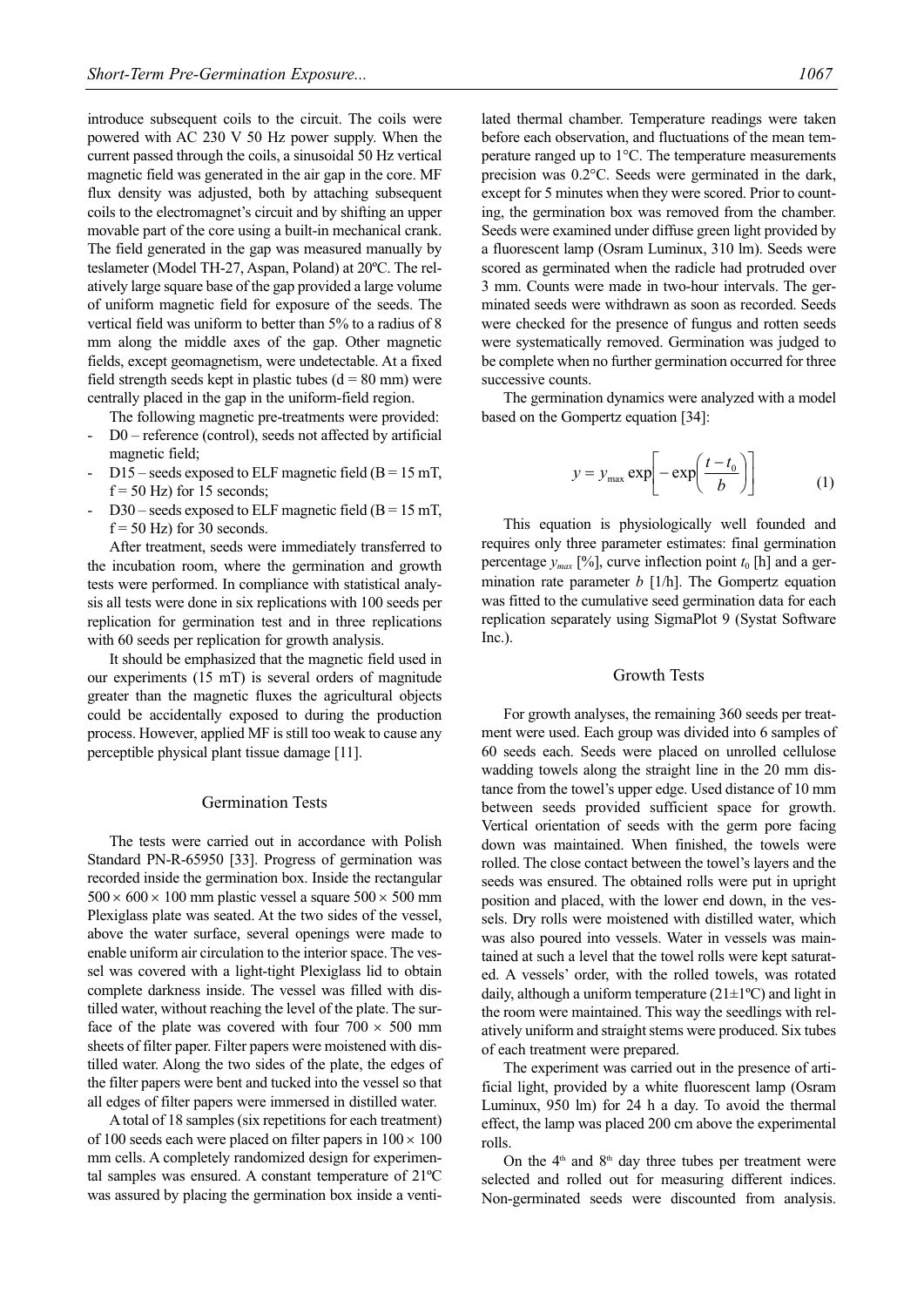| Treatment      | $\mathbf{R}^2$ | $y_{max}$<br>$(\%)$ | <b>SE</b>                       | 5<br>(h) | <b>SE</b> | b<br>(1/h) | <b>SE</b> |
|----------------|----------------|---------------------|---------------------------------|----------|-----------|------------|-----------|
| D <sub>0</sub> | 0.999          | 84.8                | $\overline{\phantom{a}}$<br>1.3 | 34.6     | 0.1       | 3.6        | 0.1       |
| D15            | 0.999          | 85.4                | $\overline{\phantom{a}}$<br>1.3 | 34.1     | 0.1       | 3.2        | 0.2       |
| D30            | 0.999          | 85.8                | 2.3                             | 34.8     | 0.2       | 4.0        | 0.3       |

Table 1. Comparison of parameters and standard error estimates of Gompertz model for each treatment.

 $y_{\text{max}}$ ,  $t_0$ , b: model parameters  $(y_{\text{max}}$ : final germination percentage,  $t_0$ : curve inflection point, b: germination rate parameter), SE: standard error of estimation,  $\mathbb{R}^2$ : coefficient of determination.

Length of shoots, as well as fresh weight of the manually detached shoots were determined. A shoot's individual length was measured with 0.1 cm precision. Total fresh weight of all shoots in each roll was measured with analytical balance (Model WAS 160/X, Radwag, Poland) with 0.1 mg accuracy. After the measurements, the shoots were placed inside light-tight plastic boxes and stored inside the freezer at -18ºC for the chlorophylls assays, for less than 12 hours.

# Chlorophyll Content

The chlorophyll tests were carried out under green safety light at 21±1ºC. For analysis, both green and etiolated shoots were frozen in liquid nitrogen and ground to powder. Pigments were extracted with 90% acetone. The resulting macerate was centrifuged at 13,000 rpm for 3 min. Spectra were recorded from 400-720 nm with UV-Vis spectrophotometer (Cray 500, Varian, USA). Concentrations of chlorophyll a (chl **a**) and chlorophyll b (chl **b**) were determined according to [35]:

$$
chl.\mathbf{a} = (12.7 \cdot A_{663} - 2.69 \cdot A_{645}) \cdot \frac{V}{1000 \cdot w} \quad (mg/g) \tag{2}
$$

$$
chI. \mathbf{b} = (22.9 \cdot A_{645} - 4.86 \cdot A_{663}) \cdot \frac{V}{1000 \cdot w} \quad (mg/g) \tag{3}
$$

where  $A_{\lambda}$  is the light absorbance at the wavelength  $\lambda$  (nm), *V* is volume of the extract (ml),  $w -$  weight of fresh seedlings (g). Three repetitions of pigment extraction and spectrophotometric determinations were carried out for each experimental sample. Thus, nine samples per treatment were prepared and examined. Average values and standard deviations were considered for statistical analysis.

## Statistical Analyses

All data were tested for normality with the Kolmogorov–Smirnov test and homogeneity of variance with the Levene test. To determine the effect of magnetic pre-treatments compared to the controls, statistical relevance of growth and chlorophylls content data was checked by the analysis of variance (one-way ANOVA) followed by an all pairwise multiple comparison with the post hoc Holm-Sidak test [36]. For germination test, statistical significance of all data was checked by the analysis of the standard deviations and the two-sided Student's t-test. The significant difference at  $P = 0.05$  was used to distinguish treatment differences in the study. All the statistical analyses were performed with SAS 9.1 software (SAS Institute) and SigmaStat 3.11 (Systat Software, Inc.).

## **Results**

# Seed Germination

The Gompertz equation was fitted to the experimental, and a good correlation of the fitted curves with the recorded data was found. The parameters of the Gompertz equation for the mean values of germination data of each treatment are shown in Table 1. The effect of MF pre-treatment on the germination of wheat seeds is presented in Fig. 2. The cumulative germination curves represent the mean values of six replicated data. The sprouts began to emerge in the  $28<sup>th</sup>$  hour after sowing, irrespective of the pre-treatment,



Fig. 2. The germination characteristics of wheat seeds as a function of the germination time for various times of exposure applied. Gompertz equations were fitted to the mean values of 6 repetitions of 100 seeds each per treatment. Exposure times:  $D15 - 15$  s,  $D30 - 30$  s,  $D0 -$  control.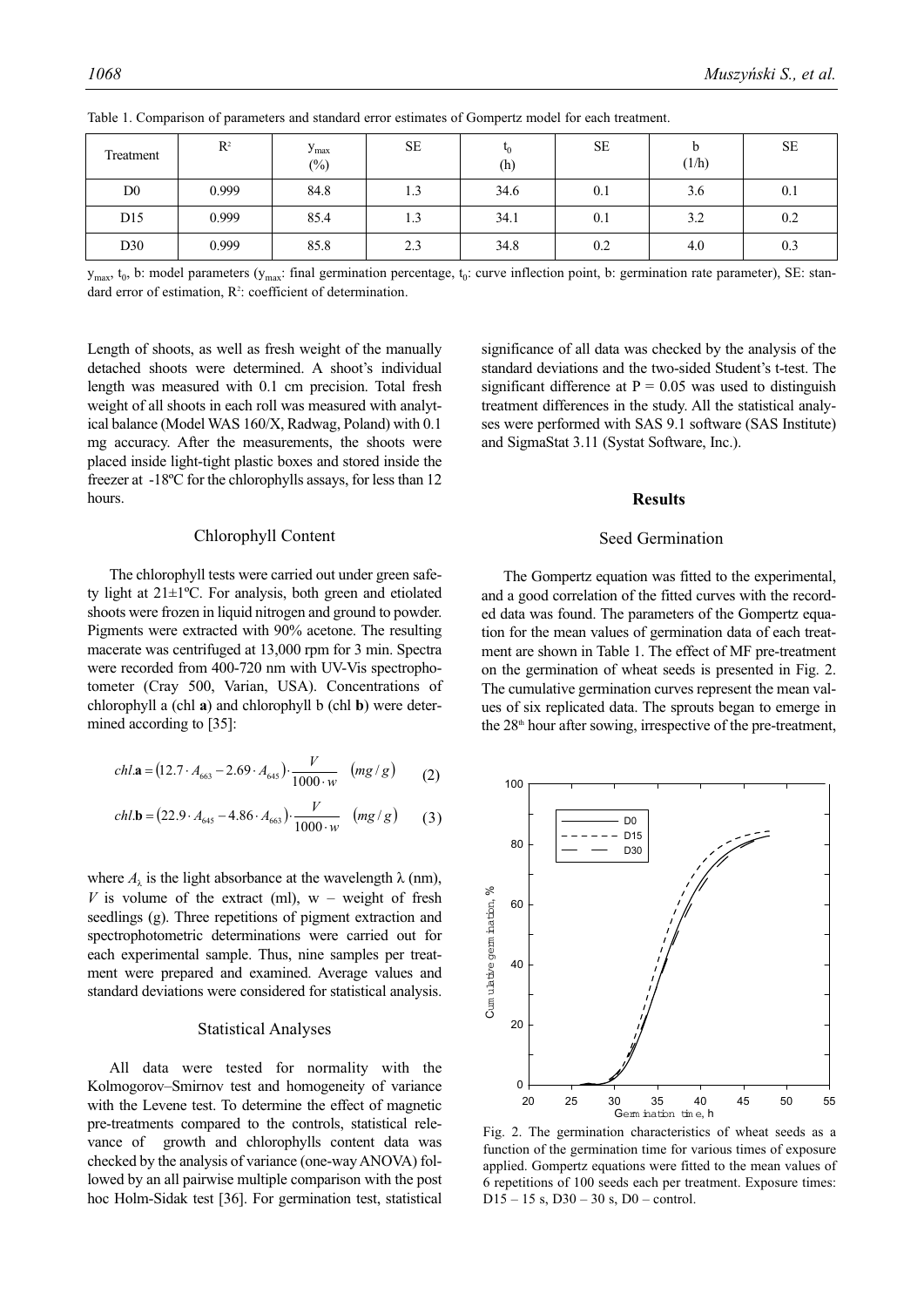Table 2. Effects of 50 Hz magnetic field treatment on morphological indices and chlorophyll contents of wheat seedlings on the 4<sup>th</sup> and  $8<sup>th</sup>$  days. Tabled data represent mean values of 3 (seedling height and fresh weight) and 9 (chlorophyll contents) repetitions of 60 seedlings each and their standard errors. Different letters indicate significant differences between treatments (P<0.05, Holm-Sidak test).

| Day             | Treatment      | Seedling height         | Fresh weight                 | $Chl$ a                        | Chl <sub>b</sub>               | $Chl(a+b)$                     | Chl $a/b$ ratio         |
|-----------------|----------------|-------------------------|------------------------------|--------------------------------|--------------------------------|--------------------------------|-------------------------|
|                 |                | (mm)                    | (g)                          | (mg/g)                         | (mg/g)                         | (mg/g)                         |                         |
| 4 <sup>th</sup> | D <sub>0</sub> | $40.6 \pm 11.9^{\circ}$ | $1.69 \pm 0.08^{\text{a}}$   | $0.721 \pm 0.035$ <sup>a</sup> | $0.343 \pm 0.047$ <sup>a</sup> | $1.065 \pm 0.093$ <sup>a</sup> | $2.10 \pm 0.19^{\circ}$ |
|                 | D15            | $43.0 \pm 10.7^{\circ}$ | $1.99 \pm 0.11^{\circ}$      | $0.849 \pm 0.026^{\circ}$      | $0.431 \pm 0.031$ <sup>b</sup> | $1.281 \pm 0.051$ <sup>b</sup> | $1.97 \pm 0.10^{\circ}$ |
|                 | D30            | $38.3 \pm 11.1^{\circ}$ | $1.51 \pm 0.08$ <sup>c</sup> | $0.616 \pm 0.014$ <sup>c</sup> | $0.311 \pm 0.062^{\mathrm{b}}$ | $0.927 \pm 0.086^{\circ}$      | $1.98 \pm 0.17^{\circ}$ |
| 8 <sup>th</sup> | D <sub>0</sub> | $90.5 \pm 17.8^{\circ}$ | $4.52 \pm 0.24$ <sup>a</sup> | $1.478 \pm 0.033$ <sup>a</sup> | $0.641 \pm 0.025$ <sup>a</sup> | $2.119 \pm 0.031$ <sup>a</sup> | $2.30 \pm 0.06^{\circ}$ |
|                 | D15            | $93.0 \pm 10.7^{\circ}$ | $4.56 \pm 0.21$ <sup>a</sup> | $1.389 \pm 0.035^{\circ}$      | $0.641 \pm 0.029$ <sup>a</sup> | $2.004 \pm 0.036^{\circ}$      | $2.26 \pm 0.07^{\circ}$ |
|                 | D30            | $90.8 \pm 14.2^{\circ}$ | $4.48 \pm 0.18^{\circ}$      | $1.412 \pm 0.039^{\circ}$      | $0.612 \pm 0.055$ <sup>a</sup> | $2.024 \pm 0.058^{\circ}$      | $2.31 \pm 0.12^{\circ}$ |

Time of exposure:  $D0 - 0$  s (control),  $D15 - 15$  s;  $D30 - 30$  s. Chlorophyll content is expressed as chl (mg) in a fresh weight (g) of sample.

that is, no acceleration or delay of the germination process was observed. There were no significant changes in the final germination percentage for both treatments when compared to the control seeds. The D15 pre-treated seeds seem to germinate faster, but statistical analysis (Student ttests performed for data from  $32<sup>nd</sup>$ ,  $34<sup>th</sup>$ ,  $36<sup>th</sup>$  and  $38<sup>th</sup>$  hours) showed that differences between D15 pre-treated and control plants during the germination process were not significant (data not shown). In conclusion, there was no difference in the germination process between both treatment variants and control.

## Seedling Growth and Development

On the  $4<sup>th</sup>$  day the fresh weights of seedlings from both pre-treated groups were significantly different in comparison to the control. The fresh weight of shoots grown from the D30 pre-treated seeds (1.51 g) was significantly lower than the same of the control plants (1.69 g). The D15 pretreatment seeds produced seedlings of the highest amount of fresh mass (1.99 g). Those results were not maintained on the  $8<sup>th</sup>$  day, when the total fresh weights were similar for both pre-treated and control plants, and were not significantly different (4.52 g, 4.56 g, 4.48 g, for the D0, D15 and D30, respectively).

For all types of pre-treatment, the percentage change of chl **a**+**b** level (20% and 13% for D15 and D30, respectively) was always greater than the change of fresh weight  $(17\%$  for D15 and  $11\%$  for D30), as can be seen in Fig. 3, where the fresh weight and chl **a**+**b** levels data are presented as data values normalized to the control plants. Surprisingly, none of the applied treatments changed significantly neither chl **b** content nor the chl **a**/**b** ratio, which characterizes the relative amount of the two chlorophyll forms. On the  $8<sup>th</sup>$  day a significance level is reached only when comparing chl **a** content.

Results show that both experimental variants decreased in the concentration of chl **a** when comparing to the control, with 6% and 4%, respectively.

Thus, at the end of the experiment both applied pretreatments revealed only detrimental effects on content of one photosynthetic pigment, chl **a**.

## **Discussion of Results**

The purpose of this study was to determine whether extremely-short exposure of seeds to ELF MF could trigger off a biological response and influence development of wheat seedlings. Our aim was to find a direct relationship between ELF MF pre-treatment and evoked response of selected physiological indices of seedling development. Although not identical, the observed changes of the targeted



Fig. 3. Weight of shoots, chlorophyll levels and chl **a**/**b** ratio of wheat seedlings on the  $4<sup>th</sup>$  (A) and  $8<sup>th</sup>$  days (B), expressed as the ratios of the controls (exposed/control). All bars are normalized for control plants to 1. Different letters in bars show significant differences (P<0.05) according to the Holm-Sidak test.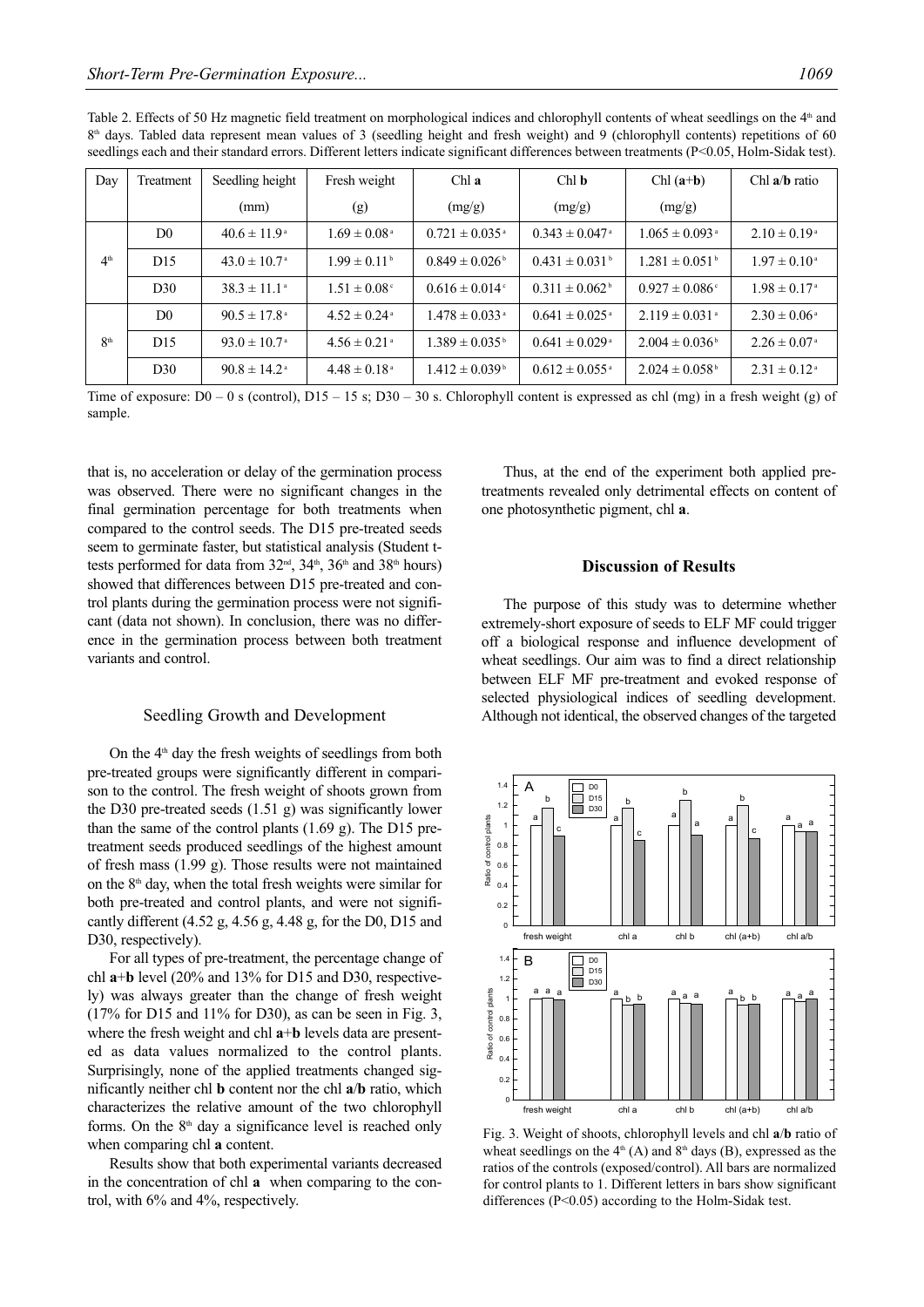morphological and physiological indices showed substantial similarities with the previously described physiological responses following MFs treatments.

The organic material of plant tissues has a polar structure resulting from polarized chemical bonds that may, especially in the presence of water molecules, determine its magnetic properties. Thus, recent views of the mechanism of MF action on living systems suggests an involvement of water molecules as a primary receptor of applied MF [37]. Germination of seeds begins with water uptake, followed by many biochemical processes and activation of enzymes. Aksenov and co-workers [29, 31] reported that 30-min. exposure of wheat seeds during their imbibition to an ELF MF caused a still increase in the number of sprouted seeds and increased seedling length. Several other phenomena related to the water uptake process are also observed, like an increase in substance diffusion rate through the seed coat [38], increase in release rate of the products of esterase reaction in the course of swelling of the seeds, and a rapid shift of pH value close to the germ [30]. In our study no significant effect of MF pre-treatment on germination dynamics was observed. This result could be related to applied exposure times, which were short to trigger the direct response of ion channels of dormant seeds to applied MF. The resulted differences in fresh weight of seedlings were not correlated with the differences in shoot heights. This may suggest that applied pre-treatments did not affect growth hormones. However, even 2.2 sec exposure of soybean explants to a static field of 2.9-4.6 mT can affect shoot and root formation rate  $[17]$ .

This work confirmed the existence of a strong relationship between pre-treatment exposure time and the direction of physiological response of the plant. The results obtained in our study are in accordance with [39], where the 10-min. exposure of grape canes to ELF MF ( $B = 0.15$  mT,  $f = 50$ Hz) increased the weight and length of shoots, while the two-times longer exposure decreased them.

Both chl **a** and chl **b** are associated with light harvesting processes. The quantitative determination of chlorophylls in experimental plant material is recommended as a valuable indicator of plant status under stress conditions.

The results of photosynthetic pigments analysis, especially the fluctuations of chl **a** content and invariable values of chl **b** and chl **a**/**b** ratio, seem to be at variance with several other reports [15-18, 40, 41].

However, there are differences in response of plants for the applied MF even among varieties within the same species, and the same MF could elevate total content of chlorophyll in one variety and, conversely, reliably reduce total chlorophyll content in the second one [17, 42]. Moreover, the interaction of ELF MF and plant response is related with the other applied environmental factors, including light conditions. For example, the resulting effect of permanent exposure to ELF MF of 50 Hz on total content and composition of lipids in radish seedlings was different for seedling grown in light and for seedlings incubated in the dark [43]. This indicates that the mechanisms of ELF MF action on plants could be different in the light

and in the dark. Chlorophyll content is strongly affected by light conditions. In our study, seedlings were grown in the constant presence of artificial light, so that the resulting effect of MF pre-treatment on chl **a** level could be related to the response of biochemical reactions involving the lightdependent molecules, particularly MF-sensitive free radicals [11, 41, 44-48].

The changes of chl **a**/**b** ratio could be taken as strong proof of the influence of applied MF on photosynthetic system efficiency [42, 49-52]. Since no significant changes of chl **a**/**b** ratio were observed in our study, the sensitivity of the photosynthetic system efficiency to ELF MF pre-treatment, despite the changes in absolute concentrations of chlorophyll pigments, was not revealed. Therefore, apart from the differences in the development of seedlings caused by applied pre-treatments, the efficacy of the photosynthetic activities seem to remain unaffected.

Our results showed that MF pre-treatment could affect the physiological processes in seeds or plants only in a limited time-period after treatment, which was consistent with many previous studies [12, 53, 54]. The differences in growth rates between both pre-treated and control plants decrease continuously until the  $8<sup>th</sup>$  observation day and all extraordinary effects of MF pre-treatment are eliminated during further growth. This result corresponds with [55], where the germination percentage of ELF MF pre-treated maize seeds maintained at the increased level only for the first 7 days, and all stimulating effects of MF pre-treatment disappeared on the 14<sup>th</sup> day. Therefore, at given magnetic field parameters, the effects of MF pre-treatment are strongly determined by the time elapsed since exposure.

# **Conclusions**

The following conclusions have been obtained:

- 1. An application of alternating magnetic fields of B=15 mT and f=50 Hz on dormant seeds did not influence seed germination, but affected seedling growth. Longer exposure time (30 s) has generally induced slightly negative effects on the phenomena of seedling growth.
- 2. The resulting differences in fresh weight of seedlings were not correlated with the differences in shoot heights.
- 3. On the  $4<sup>th</sup>$  day, for both types of pre-treatment, the percentage change of chl **a** level (increased by 18% and decreased by 15% for D15 and D30, respectively) was always greater than the change of fresh weight (increase by 17% for D15 and decrease by 11% for D30 when compared to the control plants).
- 4. On the  $8<sup>th</sup>$  day, total fresh weights were similar for both pre-treated and control plants, and were not significantly different. A significance level is reached only when comparing chl **a** content (decrease by 6% and 4%, for D15 and D30 experimental variants, respectively).
- 5. Magnetic fields influence chlorophyll **a** pigment, but none of the applied treatments changed significantly neither chl **b** content nor the chl **a**/**b** ratio.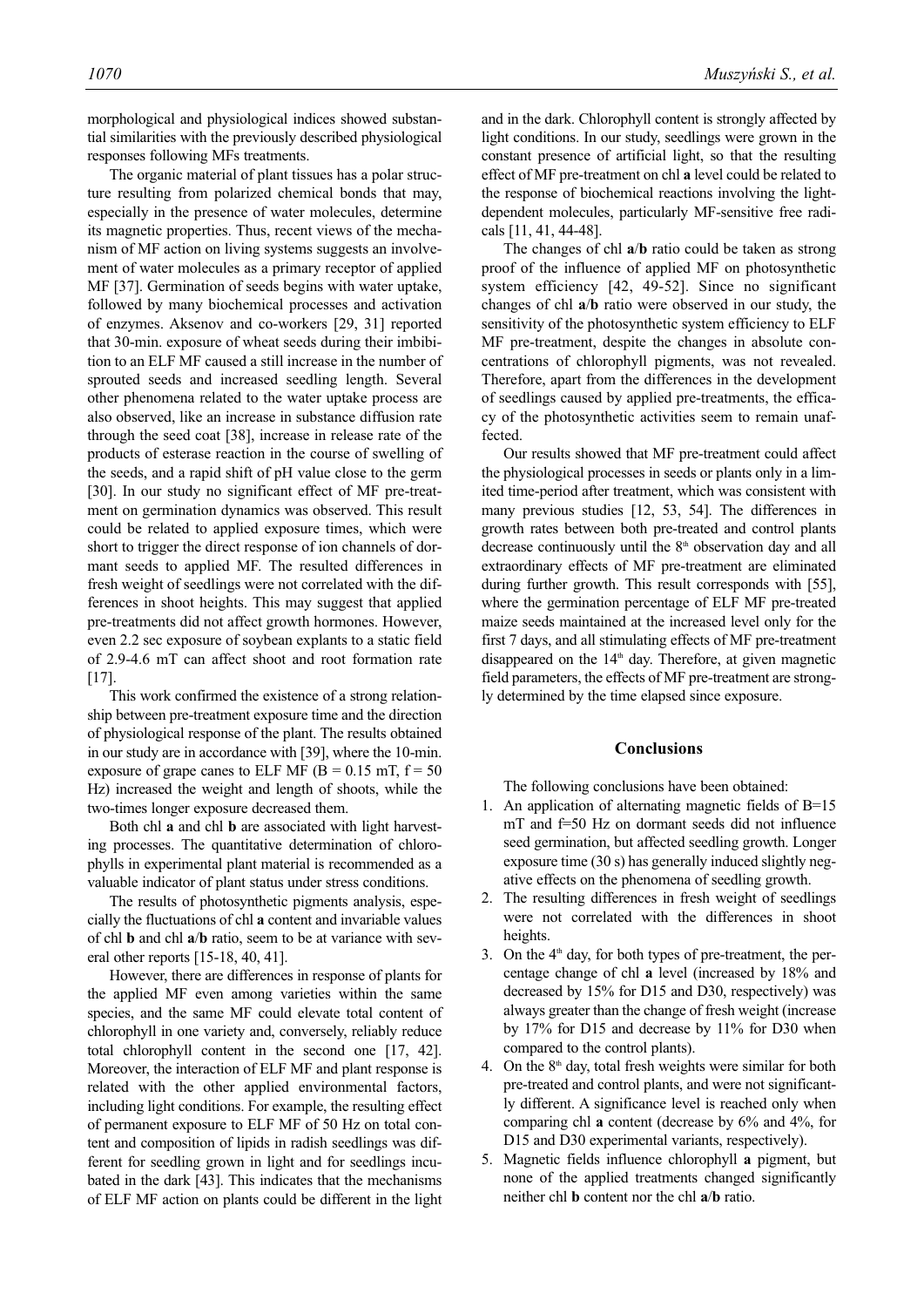#### **References**

- 1. WADAS R. S., Biomagnetism. Ellis Horwood Publishing,New York, **1992**.
- 2. WEAVER J. C., ASTUMIAN R. D., The response of cells to very weak electric fields: the thermal noise limit. Science, **247**, 459, **1990**.
- 3. WEAVER J. C., VAUGHAN T. E., ADAIR R. K., ASTU-MIAN R. D., Theoretical limits on the threshold for the response of long cells to weak ELF electric fields due to ionic and molecular flux rectification. Biophys. J., **75**, 2251, **1998**.
- 4. SAKHNINI L., Influence of  $Ca<sup>2+</sup>$  in biological stimulating effect of AC magnetic fields on germination of bean seeds. J. Magnet. Magnet. Mat., **310**, 1032, **2007**.
- 5. LEDNEV V.V., Possible mechanism for the influence of weak magnetic fields on biological systems. Bioelectromagnet., **12**, 71, **1991**.
- 6. LIBOFF A., Geomagnetic cyclotron resonance in living cells. J. Biol. Phys., **13**, 99, **1985**.
- 7. SMITH S. D., MCLEOD B. R., LIBOFF A., Effects of CRtuned 60 Hz magnetic fields on sprouting and early growth of *Raphanus sativus*. Bioelectrochem. Bioenerg., **32**, 67, **1993**.
- 8. MURAJI M., ASAI T., TATEBE W., Primary root growth rate of *Zea mays* seedlings grown in an alternating magnetic field of different frequencies. Bioelectrochem. Bioenerg., **44**, 271, **1998**.
- 9. MURAJI M., NISHIMUERA W., FUJII T., Effect of alternating magnetic field on the growth of the primary root of corn. IEEE Trans. Mag., **28**, 1992, **1992**.
- 10. BELYAVSKAYA, N. A., Biological effects due to weak magnetic field on plants. Adv. Space Res., **34**, 1566, **2004**.
- 11. GALLAND, P., PAZUR A., Magneoreception in plants. J. Plant. Res., **118**, 381, **2005**.
- 12. CARBONELL M. V., MARTÍNEZ E., AMAYA J. M., Stimulation of germination in rice (*Oryza Sativa* L.) by a static magnetic field. Electromag. Biol., **19**, 121, **2000**.
- 13. MARTÍNEZ E., CARBONELL M. V., AMAYA J. M., A static magnetic field of 125 mT stimulates the initial growth stages ob barley (*Hordeum vulgare* L.). Electromag. Biol., **19**, 271, **2000**.
- 14. DE SOUZA A., GARCIA D., SUEIRO L., GILART F., PORRAS E., LICEA E., Pre-sowing magnetic treatments of tomato seeds increase the growth and yield of plants. Bioelectromagnet., **27**, 247, **2006**.
- 15. ÇELIK Ö., ATAK C., RZAKOULIEVA A., Stimulation of rapid regeneration by magnetic field in *Paulownia* node cultures. J. Cenral Euro. Agricult., **9**, 297, **2008**.
- 16. ATAK C., ÇELIK Ö., OLGUN A., ALIKAMANOGLU S., RZAKOULIEVA A., Effect of magnetic field on peroxidase activities of soybean tissue culture. Biotechnol. Biotechnological Equipment, **21**, 166, **2007**.
- 17. ATAK C., EMIROGLU Ö., ALIKAMANOGLU S., RZA-KOULIEVA A., Stimulation of regeneration by magnetic field in soybean (*Glycine max* L. Merrill) tissue cultures. J. Cell Mol. Biol., **2**, 113, **2003**.
- 18. YAYCILI O., ALIKAMANOGLU S., The effect of magnetic field on *Paulownia* tissue cultures. Plant Cell Tiss. Organ Cult., **83**, 109, **2005**.
- MOON J. D., CHUNG H. S., Acceleration of germination of tomato seeds by applying AC electric and magnetic fields. J. Electrostat., **48**, 103, **2000**.
- 20. RYBIŃSKI W., PIETRUSZEWSKI S., KORNARZYŃSKI K., Influence of magnetic field with chemomutagen and gamma rays on the variability of yielding parameters in barley (*Hordeum vulgare* L.). Int. Agrophys., **17**, 85, **2003**.
- 21. RUZCARONICCARON R., JERMAN I., Weak magnetic field decreases heat stress in cress seedlings. Electromagnet. Biol. Med., **21**, 69, **2002**.
- 22. YAO Y., LI Y., YANG Y., LI C., Effect of seed pretreatment by magnetic field on the sensitivity of cucumber (*Cucumis sativus*) seedlings to ultraviolet-B radiation. Environ. Exp. Bot., **54**, 286, **2005**.
- 23. ÇELIK Ö., BÜYÜKUSLU N., ATAK C., Effects of magnetic field on activity of superoxide dismutase and catalase in *Glycine max* (L.) Merr. roots. Polish J. Environ. Studies, **18**, 175, **2009**.
- 24. PIETRUSZEWSKI S., Effect of magnetic seed treatment on yields of wheat. Seed Sci. Technol., **21**, 621, **1993**.
- 25. PIETRUSZEWSKI S., Effects of magnetic biostimulation of wheat seeds on germination, yield and proteins. Int. Agrophys., **10**, 51, **1996**.
- 26. PIETRUSZEWSKI S., KORNARZYŃSKI K., ŁACEK R., Germination of wheat grain in an alternating magnetic field. Int. Agrophys., **15**, 269, **2001**.
- 27. GUSTA L. V., KIRKLAND K.J., AUSTENSON H. M., Effects of brief magnetic exposure on cereal germination and seedlings growth. Can. J. Plant Sci., **62**, 79, **1978**.
- 28. PHIRKE P. S., KUBDE A. B., UMBARKAR S. P., The influence of magnetic field on plant growth. Seed Sci. Technol., **24**, 375, **1996**.
- 29. AKSENOV S. I., BULYCHEV A. A., GRUNINA T. Y., Effects of ELF-EMF treatment on wheat seeds at different stages of germination and possible mechanisms of their origin. Electromag. Biol. Med., **20**, 231, **2001**.
- 30. AKSENOV S. I., BULYCHEV A. A., GRUNINA T. Y., TUROVETSKII V. B., Mechanism of the action of a lowfrequency magnetic field on the initial stages of germination of wheat seeds. Biophys., **41**, 931, **1997**.
- 31. AKSENOV S. I., GRUNINA T. Y., GORYACHEV S. N., Effect of low-frequency magnetic field on the imbibition of wheat seeds at different stages. Biofizika, **46**, 1068, **2001**.
- 32. PIETRUSZEWSKI S., KORNARZYŃSKI K., Magnetic biostimulation of wheat seeds. Int. Agrophys., **13**, 497, **1999**.
- 33. POLISH STANDARD PN-R-65950. Seeds and seedlings. Seeds testing methods, **1994**. [In Polish]
- 34. WINDSOR C. P., The Gompertz curve as a growth curve. Proc. Nat. Acad. Sci., **18**, 1, **1932**.
- 35. RITCHIE R. J., Consistent sets of spectrophotometric chlorophyll equations for acetone, methanol and ethanol solvents. Photosynt. Res., **89**, 27, **2006**.
- 36. GLANTZ S. A., Primer of Biostatistics. 6th Ed. McGraw-Hill, New York, **2005**.
- 37. PENELAS J., LLUSIA L. J., MARTINEZ B., FONTCU-BERTA J., Diamagnetic susceptibility and root growth responses to magnetic fields in *Lens Culinaris, Glycine soja* and *Triticum aestivum*. Electromag. Biol. Med., **23**, 97, **2004**.
- 38. ALADJADJIYAN A., Study of the influence of magnetic field on some biological characteristics of *Zea mais*. J. Central Euro. Agricult., **3**, 89, **2002**.
- 39. DARDENIZ A., TAYYAR S., YALCIN S., Influence of low-frequency electromagnetic field on the vegetative growth of rape cv. Uslu. J. Central Euro. Agricult., **7**, 389, **2006**.
- 40. RACUCIU M., CREANGA, D. E.. Biological effects of low frequency electromagnetic field in Curcubita pepo. In: Third Moscow International Symposium on Magnetism, Moscow, pp. 278-282, **2005**.